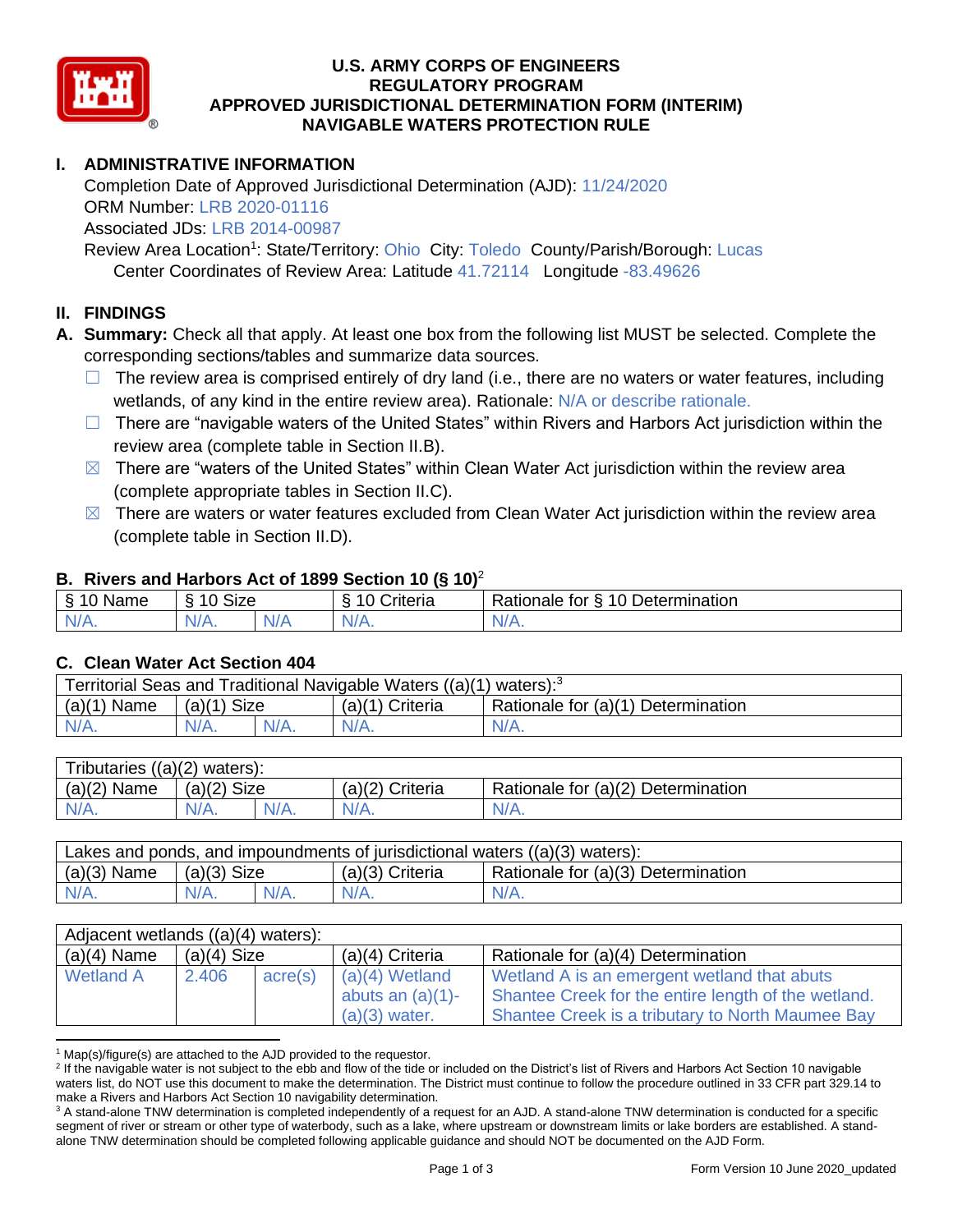

### **U.S. ARMY CORPS OF ENGINEERS REGULATORY PROGRAM APPROVED JURISDICTIONAL DETERMINATION FORM (INTERIM) NAVIGABLE WATERS PROTECTION RULE**

|               | Adjacent wetlands ((a)(4) waters): |  |                   |                                                       |  |  |
|---------------|------------------------------------|--|-------------------|-------------------------------------------------------|--|--|
| $(a)(4)$ Name | $(a)(4)$ Size                      |  | $(a)(4)$ Criteria | Rationale for (a)(4) Determination                    |  |  |
|               |                                    |  |                   | in the State of Michigan and is reported to be below  |  |  |
|               |                                    |  |                   | 573.4 IGLD, 1985, the OHW of Lake Erie. Wetland       |  |  |
|               |                                    |  |                   | A is reported to be within the 100-year floodplain of |  |  |
|               |                                    |  |                   | Shantee Creek with a flood elevation of 578.2.        |  |  |

# **D. Excluded Waters or Features**

| Excluded waters $((b)(1) - (b)(12))$ : <sup>4</sup> |                       |                |                                                                                                     |                                                                                                                                                                                                                                                                                                                                                                                                                          |  |
|-----------------------------------------------------|-----------------------|----------------|-----------------------------------------------------------------------------------------------------|--------------------------------------------------------------------------------------------------------------------------------------------------------------------------------------------------------------------------------------------------------------------------------------------------------------------------------------------------------------------------------------------------------------------------|--|
| <b>Exclusion Name</b>                               | <b>Exclusion Size</b> |                | Exclusion <sup>5</sup>                                                                              | Rationale for Exclusion Determination                                                                                                                                                                                                                                                                                                                                                                                    |  |
| Ditch 1                                             | 211                   | linear<br>feet | $(b)(3)$ Ephemeral<br>feature, including<br>an ephemeral<br>stream, swale,<br>gully, rill, or pool. | Ditch 1 is located east of Suder Avenue in the<br>maintained lawn of an existing church. The<br>drainage feature has a bottom width of<br>approximately 1 foot and lacks an ordinary high-<br>water mark. The entire bottom of the ditch is<br>vegetated and there is no indication of sediment<br>separation or prolong flow as the grass clipping<br>from the adjacent lawn are present in the bottom<br>of the ditch. |  |

## **III. SUPPORTING INFORMATION**

**A. Select/enter all resources** that were used to aid in this determination and attach data/maps to this document and/or references/citations in the administrative record, as appropriate.

 $\boxtimes$  Information submitted by, or on behalf of, the applicant/consultant: Waters Resources Delineation Report – 13.3 Acres, 2032 East Harbor Drive, 21570 East Harbor Drive and 5649 Suder Avenue Toledo, Lucas County, Ohio – August 2020

This information is sufficient for purposes of this AJD.

Rationale: N/A or describe rationale for insufficiency (including partial insufficiency).

 $\Box$  Data sheets prepared by the Corps: Title(s) and/or date(s).

 $\boxtimes$  Photographs: Aerial and Other: Google Earth – 1993, 1999, 2000, 2003 to 2006, 2009 to 2011, 2014 to 2016 and 2018. Consultant Photographs July 14, 2020

- ☒ Corps site visit(s) conducted on: 28 October 2020
- $\boxtimes$  Previous Jurisdictional Determinations (AJDs or PJDs): LRB 2014-00987 Approved JD for wetland located along the northside of Shantee Creek
- ☒ Antecedent Precipitation Tool: *provide detailed discussion in Section III.B*.
- ☐ USDA NRCS Soil Survey: Title(s) and/or date(s).
- ☒ USFWS NWI maps: Oregon
- $\boxtimes$  USGS topographic maps: Oregon 1:24,000

## **Other data sources used to aid in this determination:**

| -<br>. Source .<br>(select)<br>Data | other relevant<br>information<br>date<br>⊧and<br>and/or<br>Name |
|-------------------------------------|-----------------------------------------------------------------|
| ces                                 | N/A.                                                            |

<sup>4</sup> Some excluded waters, such as (b)(2) and (b)(4), may not be specifically identified on the AJD form unless a requestor specifically asks a Corps district to do so. Corps districts may, in case-by-case instances, choose to identify some or all of these waters within the review area.

 $5$  Because of the broad nature of the (b)(1) exclusion and in an effort to collect data on specific types of waters that would be covered by the (b)(1) exclusion, four sub-categories of (b)(1) exclusions were administratively created for the purposes of the AJD Form. These four sub-categories are not new exclusions, but are simply administrative distinctions and remain (b)(1) exclusions as defined by the NWPR.